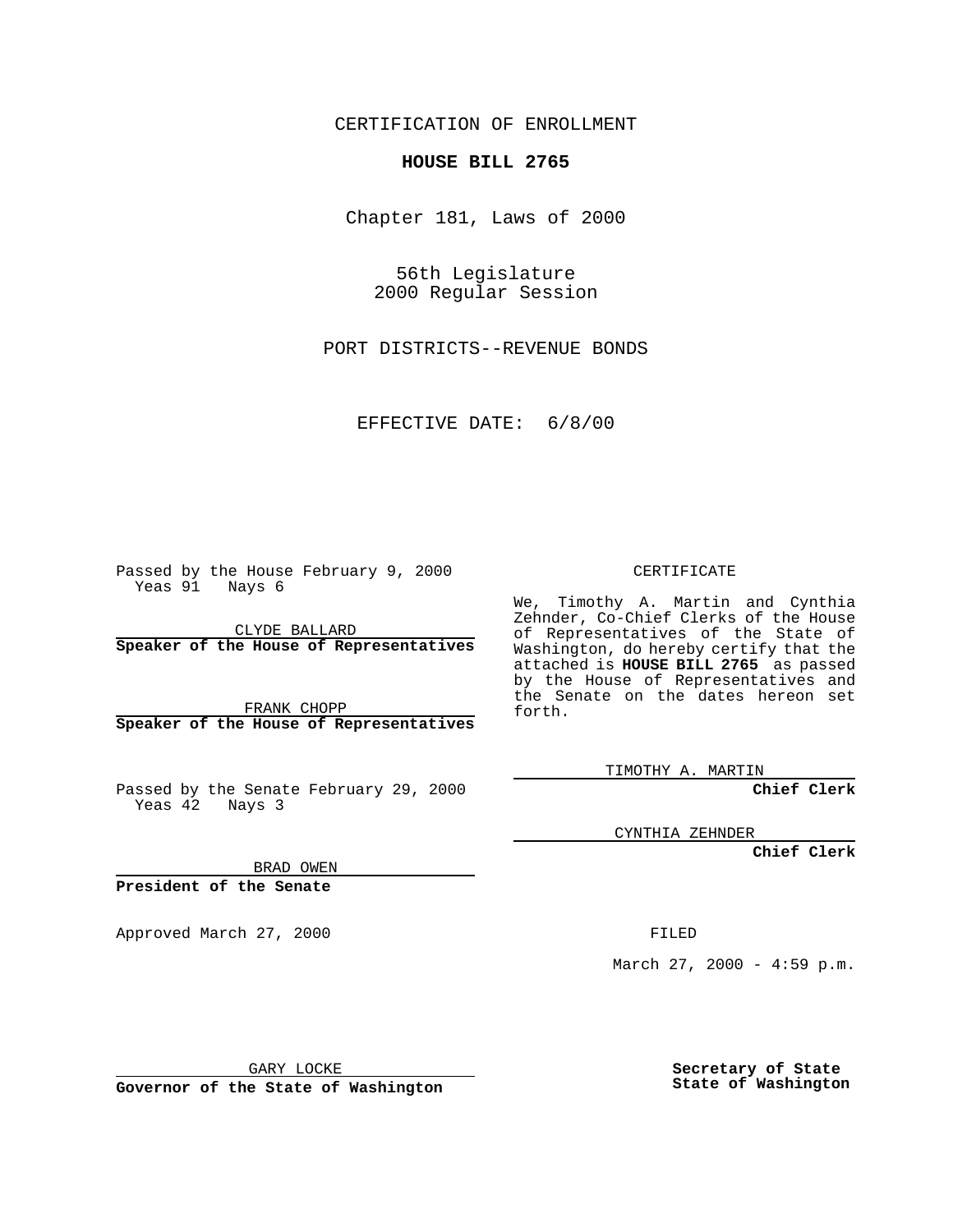## **HOUSE BILL 2765** \_\_\_\_\_\_\_\_\_\_\_\_\_\_\_\_\_\_\_\_\_\_\_\_\_\_\_\_\_\_\_\_\_\_\_\_\_\_\_\_\_\_\_\_\_\_\_

\_\_\_\_\_\_\_\_\_\_\_\_\_\_\_\_\_\_\_\_\_\_\_\_\_\_\_\_\_\_\_\_\_\_\_\_\_\_\_\_\_\_\_\_\_\_\_

Passed Legislature - 2000 Regular Session

**State of Washington 56th Legislature 2000 Regular Session By** Representatives McIntire, Mulliken, Wensman, Fisher, Ogden and Edwards

Read first time 01/20/2000. Referred to Committee on Local Government.

 AN ACT Relating to port district revenue bonds; and amending RCW 53.40.030.

BE IT ENACTED BY THE LEGISLATURE OF THE STATE OF WASHINGTON:

 **Sec. 1.** RCW 53.40.030 and 1983 c 167 s 137 are each amended to read as follows:

 (1) The port commission shall determine the form, conditions, and denominations of all such bonds, the maturity date or dates which the bonds so sold shall bear, and the interest rate or rates thereon. It shall not be necessary that all bonds of the same authorized issue bear the same interest rate or rates. Principal and interest of the bonds shall be payable at such place or places as may be fixed and determined by the port commission. The bonds may contain provisions for registration thereof as to principal only or as to both principal and interest as provided in RCW 39.46.030. The bonds shall have interest payable at such time or times as may be determined by the port commission and in such amounts as it may prescribe. The port commission may provide for retirement of bonds issued under this chapter at any time or times prior to their maturity, and in such manner and upon the payment of such premiums as may be fixed and